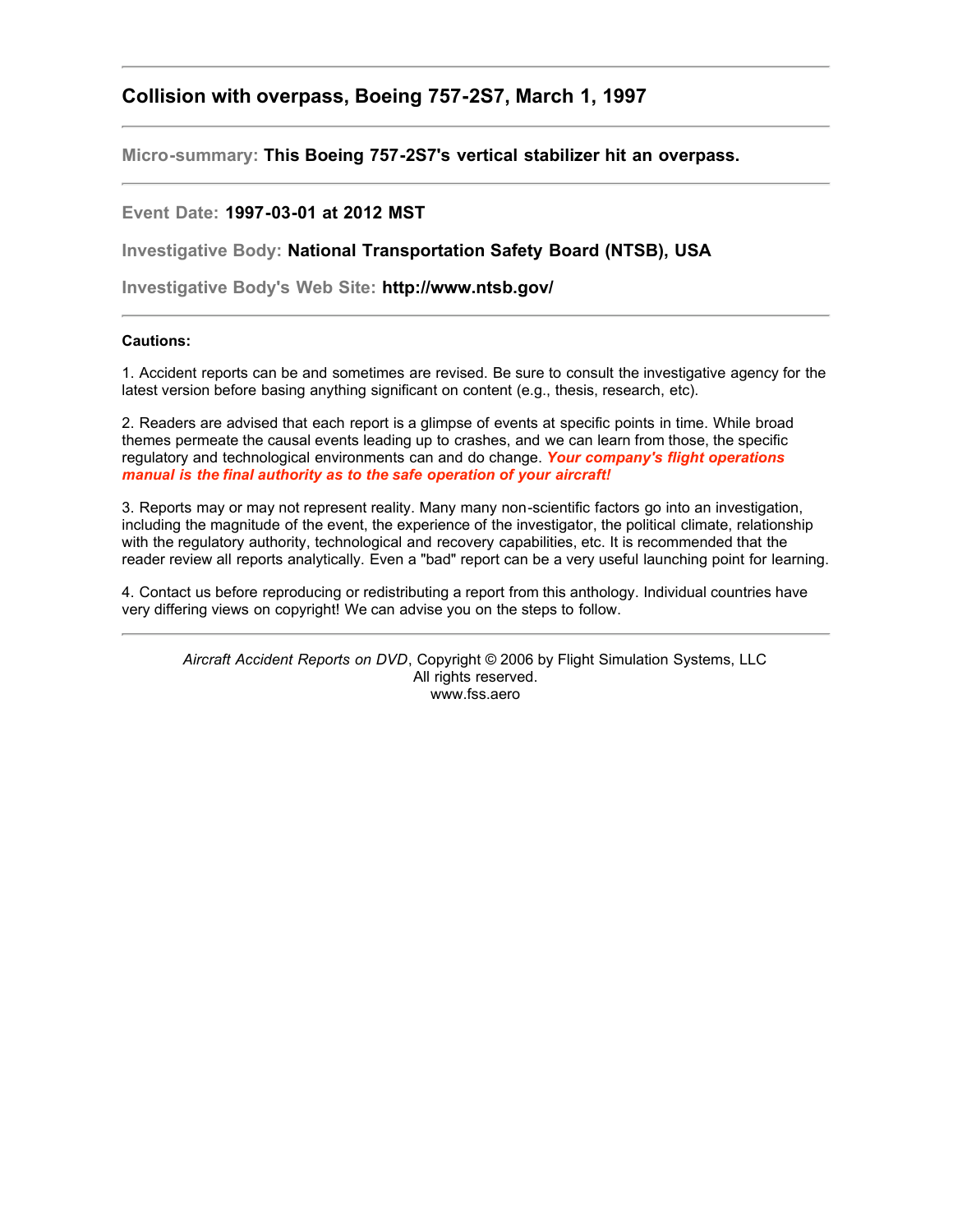| <b>National Transportation Safety Board</b>                                                                                                                                                                                                                                                                                                                                                                                                                                                                                                                                                                                                                                                                                                                                                                                                                                                                                                                                                                                                                                                                                                                                                                                                                                                                                                                                                                                                                                                                                                                                                                                                                                                                                                                                                                                                                                                                                                                                                                                                                                 |                                                            |          | NTSB ID: FTW97IA112         |                                  |                            | Aircraft Registration Number: N902AW |                  |  |  |  |
|-----------------------------------------------------------------------------------------------------------------------------------------------------------------------------------------------------------------------------------------------------------------------------------------------------------------------------------------------------------------------------------------------------------------------------------------------------------------------------------------------------------------------------------------------------------------------------------------------------------------------------------------------------------------------------------------------------------------------------------------------------------------------------------------------------------------------------------------------------------------------------------------------------------------------------------------------------------------------------------------------------------------------------------------------------------------------------------------------------------------------------------------------------------------------------------------------------------------------------------------------------------------------------------------------------------------------------------------------------------------------------------------------------------------------------------------------------------------------------------------------------------------------------------------------------------------------------------------------------------------------------------------------------------------------------------------------------------------------------------------------------------------------------------------------------------------------------------------------------------------------------------------------------------------------------------------------------------------------------------------------------------------------------------------------------------------------------|------------------------------------------------------------|----------|-----------------------------|----------------------------------|----------------------------|--------------------------------------|------------------|--|--|--|
| <b>FACTUAL REPORT</b>                                                                                                                                                                                                                                                                                                                                                                                                                                                                                                                                                                                                                                                                                                                                                                                                                                                                                                                                                                                                                                                                                                                                                                                                                                                                                                                                                                                                                                                                                                                                                                                                                                                                                                                                                                                                                                                                                                                                                                                                                                                       |                                                            |          | Occurrence Date: 03/01/1997 |                                  | Most Critical Injury: None |                                      |                  |  |  |  |
| AVIATION                                                                                                                                                                                                                                                                                                                                                                                                                                                                                                                                                                                                                                                                                                                                                                                                                                                                                                                                                                                                                                                                                                                                                                                                                                                                                                                                                                                                                                                                                                                                                                                                                                                                                                                                                                                                                                                                                                                                                                                                                                                                    |                                                            |          | Occurrence Type: Incident   |                                  |                            | Investigated By: NTSB                |                  |  |  |  |
| Location/Time                                                                                                                                                                                                                                                                                                                                                                                                                                                                                                                                                                                                                                                                                                                                                                                                                                                                                                                                                                                                                                                                                                                                                                                                                                                                                                                                                                                                                                                                                                                                                                                                                                                                                                                                                                                                                                                                                                                                                                                                                                                               |                                                            |          |                             |                                  |                            |                                      |                  |  |  |  |
| <b>Nearest City/Place</b>                                                                                                                                                                                                                                                                                                                                                                                                                                                                                                                                                                                                                                                                                                                                                                                                                                                                                                                                                                                                                                                                                                                                                                                                                                                                                                                                                                                                                                                                                                                                                                                                                                                                                                                                                                                                                                                                                                                                                                                                                                                   | <b>State</b>                                               | Zip Code |                             |                                  |                            |                                      |                  |  |  |  |
| <b>DENVER</b>                                                                                                                                                                                                                                                                                                                                                                                                                                                                                                                                                                                                                                                                                                                                                                                                                                                                                                                                                                                                                                                                                                                                                                                                                                                                                                                                                                                                                                                                                                                                                                                                                                                                                                                                                                                                                                                                                                                                                                                                                                                               | CO                                                         |          | 80249                       | 2012                             | <b>MST</b>                 |                                      |                  |  |  |  |
| Airport Proximity: On Airport                                                                                                                                                                                                                                                                                                                                                                                                                                                                                                                                                                                                                                                                                                                                                                                                                                                                                                                                                                                                                                                                                                                                                                                                                                                                                                                                                                                                                                                                                                                                                                                                                                                                                                                                                                                                                                                                                                                                                                                                                                               | Distance From Landing Facility:<br>Direction From Airport: |          |                             |                                  |                            |                                      |                  |  |  |  |
| <b>Aircraft Information Summary</b>                                                                                                                                                                                                                                                                                                                                                                                                                                                                                                                                                                                                                                                                                                                                                                                                                                                                                                                                                                                                                                                                                                                                                                                                                                                                                                                                                                                                                                                                                                                                                                                                                                                                                                                                                                                                                                                                                                                                                                                                                                         |                                                            |          |                             |                                  |                            |                                      |                  |  |  |  |
| Aircraft Manufacturer                                                                                                                                                                                                                                                                                                                                                                                                                                                                                                                                                                                                                                                                                                                                                                                                                                                                                                                                                                                                                                                                                                                                                                                                                                                                                                                                                                                                                                                                                                                                                                                                                                                                                                                                                                                                                                                                                                                                                                                                                                                       |                                                            |          | Model/Series                |                                  |                            |                                      | Type of Aircraft |  |  |  |
| Boeing                                                                                                                                                                                                                                                                                                                                                                                                                                                                                                                                                                                                                                                                                                                                                                                                                                                                                                                                                                                                                                                                                                                                                                                                                                                                                                                                                                                                                                                                                                                                                                                                                                                                                                                                                                                                                                                                                                                                                                                                                                                                      |                                                            |          | 757-2S7                     |                                  |                            | Airplane                             |                  |  |  |  |
| Sightseeing Flight: No                                                                                                                                                                                                                                                                                                                                                                                                                                                                                                                                                                                                                                                                                                                                                                                                                                                                                                                                                                                                                                                                                                                                                                                                                                                                                                                                                                                                                                                                                                                                                                                                                                                                                                                                                                                                                                                                                                                                                                                                                                                      |                                                            |          |                             | Air Medical Transport Flight: No |                            |                                      |                  |  |  |  |
| Narrative                                                                                                                                                                                                                                                                                                                                                                                                                                                                                                                                                                                                                                                                                                                                                                                                                                                                                                                                                                                                                                                                                                                                                                                                                                                                                                                                                                                                                                                                                                                                                                                                                                                                                                                                                                                                                                                                                                                                                                                                                                                                   |                                                            |          |                             |                                  |                            |                                      |                  |  |  |  |
| On March 1, 1997, at 2012 mountain standard time, a Boeing 757-2S7, N902AW, owned by Meridian<br>Trust Company of Reading, Pennsylvania, and operated by America West Airlines, Inc., of Phoenix,<br>Arizona, sustained minor damage when it struck an overhead bridge while taxiing at Denver,<br>Colorado, International Airport. There were no injuries to the two cockpit crew members, 4 cabin<br>crew members,<br>and 95 passengers. Visual meteorological conditions prevailed, and an IFR flight<br>plan had been filed. The airplane was being operated as Flight 491, scheduled domestic passenger<br>service, under Title 14 CFR Part 121. The flight originated at Phoenix, Arizona, at 1819 Pacific<br>standard time.<br>According to the transcript of control tower communications, the airplane landed on runway 07. At<br>1952:49, as its landing roll was slowing, the crew was instructed to "turn left at (taxiway) bravo<br>and to remain on the tower frequency until entering taxiway "alpha sierra, then contact ramp<br>four"<br>contact ramp control." The crew acknowledged. At 1953:08 the tower controller asked, "You<br>tower<br>normally fly a (Boeing) seven five (seven) in here, do you?" The crew did not answer, and<br>don't<br>there were no further transmissions between Denver control tower and flight 491.<br>There was a recording equipment malfunction in the B concourse control tower. As a result, only<br>transmissions from the controller were recorded. According to the transcript, the controller<br>instructed "Cactus 491, (taxi via) alpha sierra to the gate (A-44), sir. Be advised that we've got<br>men in vehicles that are working in that area. They should give way to you but if you have any<br>problems with that commute, give me a call back." The B concourse control tower is manned by<br>airport personnel, not FAA air traffic control (ATC) personnel. According to the assistant deputy<br>manager of aviation, most of the personnel are former military or civilian ATC personnel and have |                                                            |          |                             |                                  |                            |                                      |                  |  |  |  |
| To get to gate A-44 via taxiway alpha sierra, the airplane had to pass beneath an overhead bridge<br>connecting the main terminal building and "A" concourse. As the airplane passed beneath the<br>bridge, its vertical stabilizer struck the bridge, crushing the vertical stabilizer cap and rudder.                                                                                                                                                                                                                                                                                                                                                                                                                                                                                                                                                                                                                                                                                                                                                                                                                                                                                                                                                                                                                                                                                                                                                                                                                                                                                                                                                                                                                                                                                                                                                                                                                                                                                                                                                                     |                                                            |          |                             |                                  |                            |                                      |                  |  |  |  |
| The following note appears on the Jeppesen taxi chart: "CAUTION: OVERHEAD PASSENGER BRIDGE ON<br>SOUTH SIDE OF CONCOURSE A PROVIDES 40' TAIL AND 117' WINGSPAN CLEARANCE WHEN ON TAXIWAY<br>The following America West NOTAM (Notice to Airmen) was contained in the dispatch<br>CENTERLINES."<br>release and was given to the flight crew: "757 AIRCRAFT EFFECTIVE 1 MARCH, DO NOT TAXI UNDER THE<br>PASSENGER BRIDGE SOUTH SIDE OF CONCOURSE A. "                                                                                                                                                                                                                                                                                                                                                                                                                                                                                                                                                                                                                                                                                                                                                                                                                                                                                                                                                                                                                                                                                                                                                                                                                                                                                                                                                                                                                                                                                                                                                                                                                         |                                                            |          |                             |                                  |                            |                                      |                  |  |  |  |
| According to the captain's statement, "it appeared that there was more than adequate clearance for<br>the tail of the aircraft, but I became more concerned with the wingtip clearance from the side<br>support of the bridge rather than the tail clearance."                                                                                                                                                                                                                                                                                                                                                                                                                                                                                                                                                                                                                                                                                                                                                                                                                                                                                                                                                                                                                                                                                                                                                                                                                                                                                                                                                                                                                                                                                                                                                                                                                                                                                                                                                                                                              |                                                            |          |                             |                                  |                            |                                      |                  |  |  |  |
| In his statement the controller on duty in the B concourse control tower wrote, "All I could see                                                                                                                                                                                                                                                                                                                                                                                                                                                                                                                                                                                                                                                                                                                                                                                                                                                                                                                                                                                                                                                                                                                                                                                                                                                                                                                                                                                                                                                                                                                                                                                                                                                                                                                                                                                                                                                                                                                                                                            |                                                            |          |                             |                                  |                            |                                      |                  |  |  |  |
| FACTUAL REPORT - AVIATION<br>Page 1                                                                                                                                                                                                                                                                                                                                                                                                                                                                                                                                                                                                                                                                                                                                                                                                                                                                                                                                                                                                                                                                                                                                                                                                                                                                                                                                                                                                                                                                                                                                                                                                                                                                                                                                                                                                                                                                                                                                                                                                                                         |                                                            |          |                             |                                  |                            |                                      |                  |  |  |  |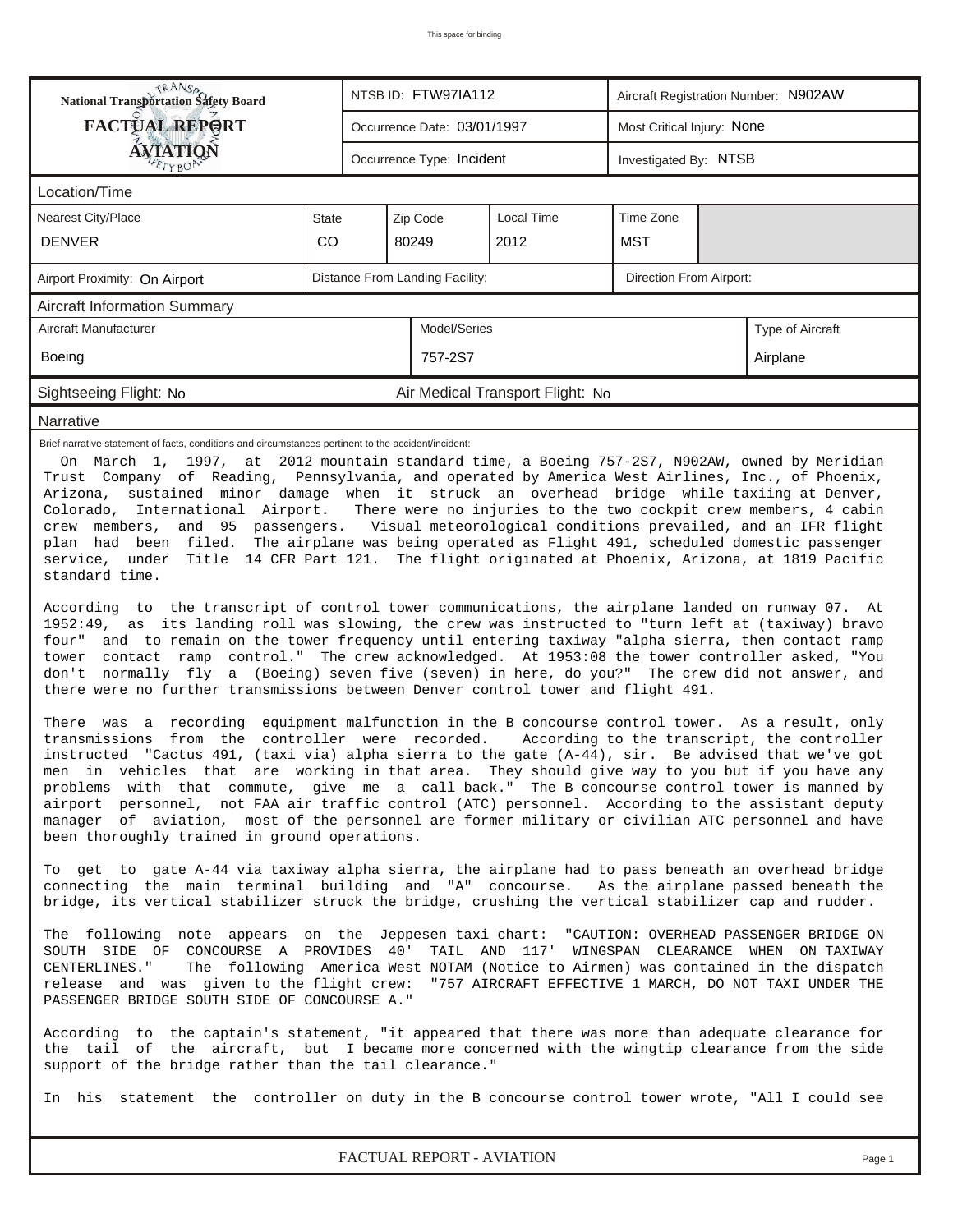| <b>National Transportation Safety Board</b>                                                                                                                         | NTSB ID: FTW97IA112         |  |  |  |  |  |  |
|---------------------------------------------------------------------------------------------------------------------------------------------------------------------|-----------------------------|--|--|--|--|--|--|
| <b>FACTUAL REPORT</b>                                                                                                                                               | Occurrence Date: 03/01/1997 |  |  |  |  |  |  |
| <b>AVIATION</b>                                                                                                                                                     | Occurrence Type: Incident   |  |  |  |  |  |  |
| $\mathbf{A} \mathbf{I}$ and $\mathbf{A} \mathbf{I}$ and $\mathbf{A} \mathbf{I}$ and $\mathbf{A} \mathbf{I}$ and $\mathbf{A} \mathbf{I}$ and $\mathbf{A} \mathbf{I}$ |                             |  |  |  |  |  |  |

## *Narrative (Continued)*

was the aircraft's lights and told the aircraft to taxi alpha sierra. I was not expecting a (Boeing) 757 on this flight and did not see the aircraft was a 757."

According to an America West spokesman, this was the first time the airline had used the Boeing 757 on this particular route. They had previously used the Airbus 320. There is adequate clearance for the Airbus 320, but not the Boeing 757, to pass beneath the overhead bridge.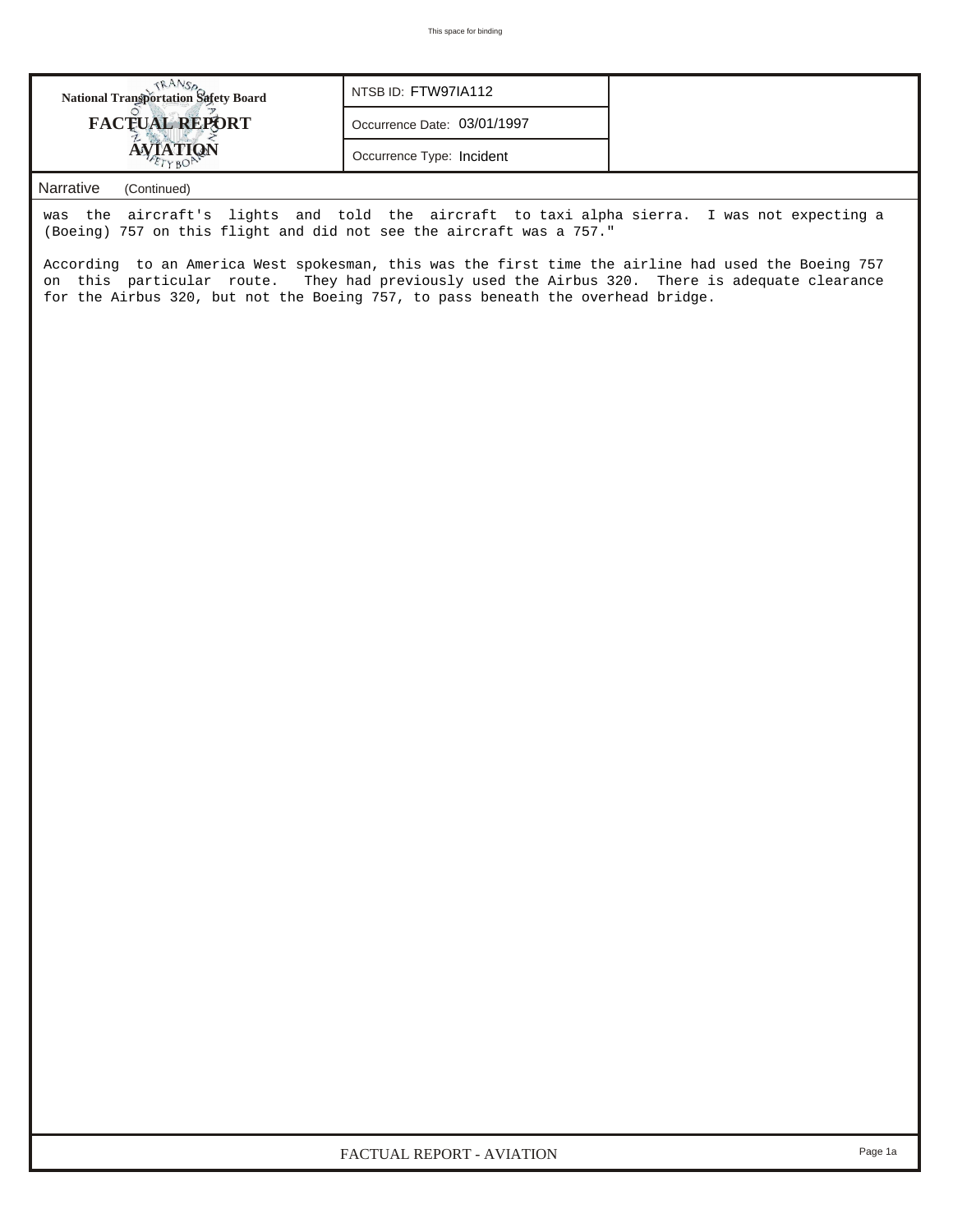| <b>National Transportation Safety Board</b>                             |                       | NTSB ID: FTW97IA112                                                     |                                                                      |                                          |   |  |                                      |  |                      |                           |        |  |
|-------------------------------------------------------------------------|-----------------------|-------------------------------------------------------------------------|----------------------------------------------------------------------|------------------------------------------|---|--|--------------------------------------|--|----------------------|---------------------------|--------|--|
| FACTUAL REPORT                                                          |                       | Occurrence Date: 03/01/1997                                             |                                                                      |                                          |   |  |                                      |  |                      |                           |        |  |
| <b>AVIATION</b>                                                         |                       |                                                                         |                                                                      | Occurrence Type: Incident                |   |  |                                      |  |                      |                           |        |  |
| Landing Facility/Approach Information                                   |                       |                                                                         |                                                                      |                                          |   |  |                                      |  |                      |                           |        |  |
| <b>Airport Name</b>                                                     |                       | Runway Used<br>Airport ID:<br>Runway Length<br><b>Airport Elevation</b> |                                                                      |                                          |   |  |                                      |  |                      | Runway Width              |        |  |
| DENVER INTERNATIONAL                                                    | <b>DEN</b>            |                                                                         | 5431 Ft. MSL                                                         |                                          | 0 |  |                                      |  |                      |                           |        |  |
| Runway Surface Type:                                                    |                       |                                                                         |                                                                      |                                          |   |  |                                      |  |                      |                           |        |  |
| Runway Surface Condition:                                               |                       |                                                                         |                                                                      |                                          |   |  |                                      |  |                      |                           |        |  |
| Type Instrument Approach:                                               |                       |                                                                         |                                                                      |                                          |   |  |                                      |  |                      |                           |        |  |
| VFR Approach/Landing:                                                   |                       |                                                                         |                                                                      |                                          |   |  |                                      |  |                      |                           |        |  |
| Aircraft Information                                                    |                       |                                                                         |                                                                      |                                          |   |  |                                      |  |                      |                           |        |  |
| Aircraft Manufacturer<br>Boeing                                         |                       |                                                                         | Model/Series<br>757-2S7                                              |                                          |   |  |                                      |  | 23322                | Serial Number             |        |  |
| Airworthiness Certificate(s): Transport                                 |                       |                                                                         |                                                                      |                                          |   |  |                                      |  |                      |                           |        |  |
| Landing Gear Type: Retractable - Tricycle                               |                       |                                                                         |                                                                      |                                          |   |  |                                      |  |                      |                           |        |  |
| Homebuilt Aircraft? No<br>Number of Seats: 200                          |                       |                                                                         |                                                                      | Certified Max Gross Wt.                  |   |  | 240000 LBS                           |  | Number of Engines: 2 |                           |        |  |
| Engine Type:<br>Turbo Fan                                               |                       |                                                                         | Engine Manufacturer:<br>Model/Series:<br>RB 211-535E4<br>Rolls-Royce |                                          |   |  |                                      |  |                      | Rated Power:<br>40000 LBS |        |  |
| - Aircraft Inspection Information                                       |                       |                                                                         |                                                                      |                                          |   |  |                                      |  |                      |                           |        |  |
| Type of Last Inspection                                                 |                       | Date of Last Inspection<br>Time Since Last Inspection                   |                                                                      |                                          |   |  |                                      |  | Airframe Total Time  |                           |        |  |
| <b>Continuous Airworthiness</b>                                         |                       |                                                                         | 5 Hours<br>03/1997                                                   |                                          |   |  |                                      |  | 45376 Hours          |                           |        |  |
| - Emergency Locator Transmitter (ELT) Information                       |                       |                                                                         |                                                                      |                                          |   |  |                                      |  |                      |                           |        |  |
| ELT Installed? No                                                       | <b>ELT Operated?</b>  |                                                                         |                                                                      |                                          |   |  | ELT Aided in Locating Accident Site? |  |                      |                           |        |  |
| Owner/Operator Information                                              |                       |                                                                         |                                                                      |                                          |   |  |                                      |  |                      |                           |        |  |
| <b>Registered Aircraft Owner</b>                                        |                       |                                                                         |                                                                      | <b>Street Address</b><br>35 N. SIXTH ST. |   |  |                                      |  |                      |                           |        |  |
| <b>MERIDIAN TRUST COMPANY</b>                                           |                       | City<br><b>READING</b>                                                  |                                                                      |                                          |   |  |                                      |  | <b>State</b><br>PA   | Zip Code<br>19601         |        |  |
|                                                                         |                       |                                                                         | <b>Street Address</b>                                                |                                          |   |  |                                      |  |                      |                           |        |  |
| Operator of Aircraft                                                    |                       |                                                                         |                                                                      | 4000 E. SKY HARBOR BLVD.                 |   |  |                                      |  |                      |                           |        |  |
| AMERICA WEST AIRLINES                                                   |                       | <b>State</b><br>City<br><b>PHOENIX</b><br>AZ                            |                                                                      |                                          |   |  |                                      |  | Zip Code<br>85034    |                           |        |  |
| <b>Operator Does Business As:</b>                                       |                       |                                                                         |                                                                      |                                          |   |  | Operator Designator Code: AWXA       |  |                      |                           |        |  |
| - Type of U.S. Certificate(s) Held:                                     |                       |                                                                         |                                                                      |                                          |   |  |                                      |  |                      |                           |        |  |
| Air Carrier Operating Certificate(s): Flag Carrier/Domestic             |                       |                                                                         |                                                                      |                                          |   |  |                                      |  |                      |                           |        |  |
| Operating Certificate:                                                  | Operator Certificate: |                                                                         |                                                                      |                                          |   |  |                                      |  |                      |                           |        |  |
| Regulation Flight Conducted Under: Part 121: Air Carrier                |                       |                                                                         |                                                                      |                                          |   |  |                                      |  |                      |                           |        |  |
| Type of Flight Operation Conducted: Scheduled; Domestic; Passenger Only |                       |                                                                         |                                                                      |                                          |   |  |                                      |  |                      |                           |        |  |
|                                                                         |                       |                                                                         |                                                                      | FACTUAL REPORT - AVIATION                |   |  |                                      |  |                      |                           | Page 2 |  |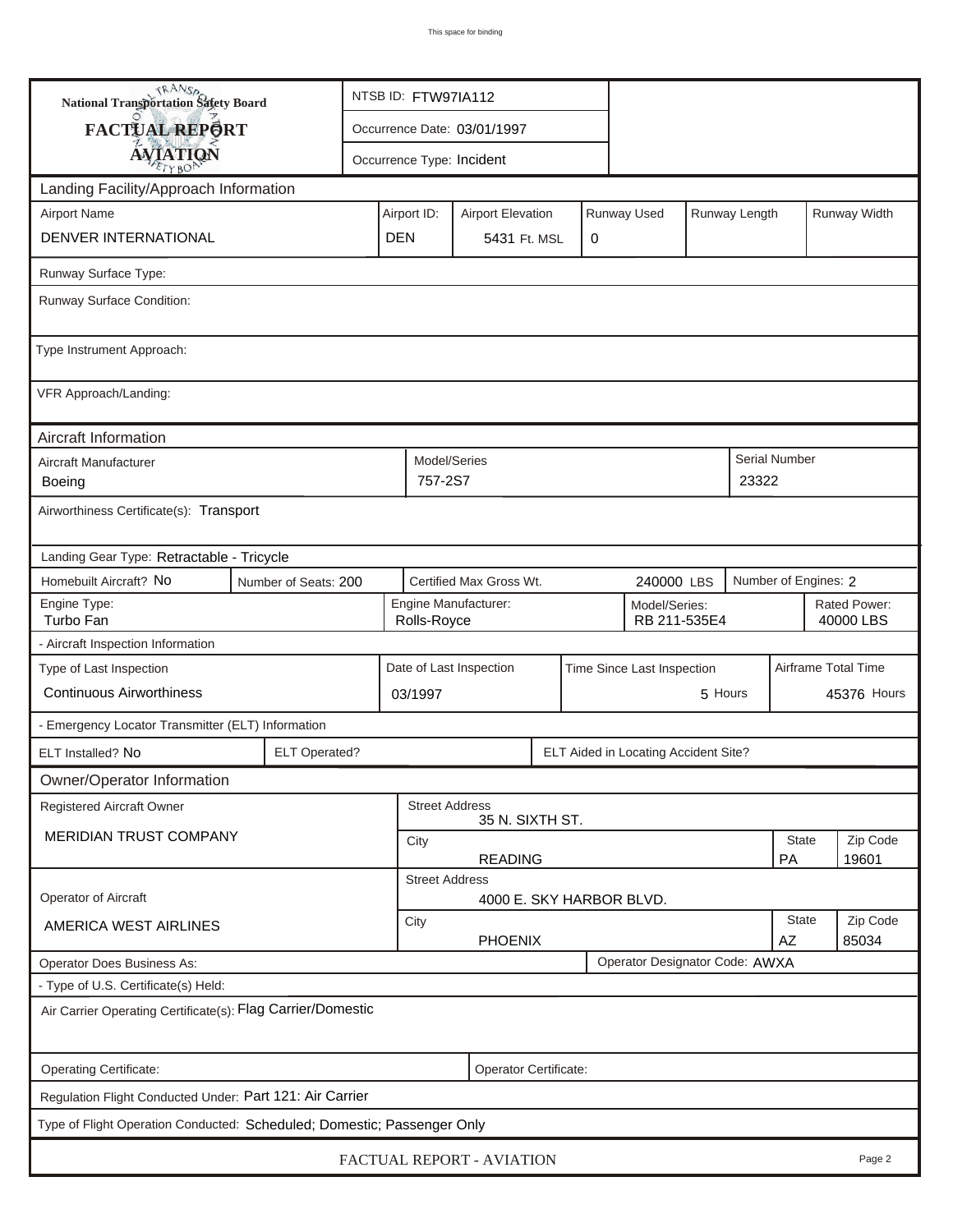| <b>National Transportation Safety Board</b>                                                          |                                                             |                              |                                  |                                                      | NTSB ID: FTW97IA112                        |      |                                    |            |                                        |                    |                            |                |                     |            |
|------------------------------------------------------------------------------------------------------|-------------------------------------------------------------|------------------------------|----------------------------------|------------------------------------------------------|--------------------------------------------|------|------------------------------------|------------|----------------------------------------|--------------------|----------------------------|----------------|---------------------|------------|
|                                                                                                      | FACTUAL REPORT<br>Occurrence Date: 03/01/1997               |                              |                                  |                                                      |                                            |      |                                    |            |                                        |                    |                            |                |                     |            |
|                                                                                                      | <b>AVIATION</b><br>Occurrence Type: Incident                |                              |                                  |                                                      |                                            |      |                                    |            |                                        |                    |                            |                |                     |            |
| <b>First Pilot Information</b>                                                                       |                                                             |                              |                                  |                                                      |                                            |      |                                    |            |                                        |                    |                            |                |                     |            |
| Name                                                                                                 |                                                             |                              |                                  |                                                      |                                            | City |                                    |            |                                        |                    | <b>State</b>               |                | Date of Birth       | Age        |
|                                                                                                      |                                                             |                              |                                  |                                                      |                                            |      |                                    |            |                                        |                    |                            |                |                     |            |
| On File                                                                                              |                                                             |                              |                                  |                                                      | On File<br>On File<br>On File              |      |                                    |            |                                        |                    |                            |                |                     | 56         |
| Sex: M<br>Seat Occupied: Left<br>Principal Profession: Civilian Pilot<br>Certificate Number: On File |                                                             |                              |                                  |                                                      |                                            |      |                                    |            |                                        |                    |                            |                |                     |            |
| Airline Transport; Commercial<br>Certificate(s):                                                     |                                                             |                              |                                  |                                                      |                                            |      |                                    |            |                                        |                    |                            |                |                     |            |
| Airplane Rating(s):<br>Multi-engine Land; Single-engine Land                                         |                                                             |                              |                                  |                                                      |                                            |      |                                    |            |                                        |                    |                            |                |                     |            |
|                                                                                                      | Rotorcraft/Glider/LTA: None                                 |                              |                                  |                                                      |                                            |      |                                    |            |                                        |                    |                            |                |                     |            |
|                                                                                                      | Instrument Rating(s):<br>Airplane                           |                              |                                  |                                                      |                                            |      |                                    |            |                                        |                    |                            |                |                     |            |
| None<br>Instructor Rating(s):                                                                        |                                                             |                              |                                  |                                                      |                                            |      |                                    |            |                                        |                    |                            |                |                     |            |
|                                                                                                      | Type Rating/Endorsement for Accident/Incident Aircraft? Yes |                              |                                  |                                                      |                                            |      |                                    |            | <b>Current Biennial Flight Review?</b> |                    |                            |                |                     |            |
|                                                                                                      | Medical Cert.: Class 1                                      |                              |                                  | Medical Cert. Status: Valid Medical--w/ waivers/lim. |                                            |      |                                    |            |                                        |                    | Date of Last Medical Exam: |                |                     |            |
|                                                                                                      |                                                             |                              |                                  |                                                      |                                            |      |                                    |            |                                        |                    |                            |                |                     |            |
| - Flight Time Matrix                                                                                 |                                                             | All A/C                      | This Make<br>and Model           | Airplane<br>Single Engine                            | Airplane<br>Night<br>Mult-Engine<br>Actual |      |                                    | Instrument | Simulated                              | Rotorcraft         |                            | Glider         | Lighter<br>Than Air |            |
| <b>Total Time</b>                                                                                    |                                                             | 17500                        | 2500                             |                                                      |                                            |      |                                    |            |                                        |                    |                            |                |                     |            |
|                                                                                                      | Pilot In Command(PIC)                                       | 15000                        | 2500                             |                                                      |                                            |      |                                    |            |                                        |                    |                            |                |                     |            |
| Instructor                                                                                           |                                                             |                              |                                  |                                                      |                                            |      |                                    |            |                                        |                    |                            |                |                     |            |
| Last 90 Days                                                                                         |                                                             | 130                          | 130                              |                                                      |                                            |      |                                    |            |                                        |                    |                            |                |                     |            |
| Last 30 Days<br>Last 24 Hours                                                                        |                                                             | $\overline{\mathbf{c}}$<br>1 | $\boldsymbol{2}$<br>$\mathbf{1}$ |                                                      |                                            |      |                                    |            |                                        |                    |                            |                |                     |            |
|                                                                                                      | Seatbelt Used? Yes                                          |                              |                                  | Shoulder Harness Used? Yes                           |                                            |      |                                    |            | Toxicology Performed? No               |                    |                            |                | Second Pilot? Yes   |            |
|                                                                                                      |                                                             |                              |                                  |                                                      |                                            |      |                                    |            |                                        |                    |                            |                |                     |            |
|                                                                                                      |                                                             |                              |                                  |                                                      |                                            |      |                                    |            |                                        |                    |                            |                |                     |            |
|                                                                                                      | Flight Plan/Itinerary                                       |                              |                                  |                                                      |                                            |      |                                    |            |                                        |                    |                            |                |                     |            |
| Departure Point                                                                                      | Type of Flight Plan Filed: IFR                              |                              |                                  |                                                      |                                            |      |                                    |            |                                        |                    |                            |                |                     |            |
|                                                                                                      |                                                             |                              |                                  |                                                      |                                            |      | <b>State</b>                       |            |                                        | Airport Identifier |                            | Departure Time |                     | Time Zone  |
| <b>PHOENIX</b>                                                                                       |                                                             |                              |                                  |                                                      |                                            |      | AZ                                 |            | <b>PHX</b>                             |                    |                            | 1819           |                     | <b>MST</b> |
| Destination                                                                                          |                                                             |                              |                                  |                                                      |                                            |      | Airport Identifier<br><b>State</b> |            |                                        |                    |                            |                |                     |            |
| Same as Accident/Incident Location                                                                   |                                                             |                              |                                  |                                                      |                                            |      |                                    |            | <b>DEN</b>                             |                    |                            |                |                     |            |
| Type of Clearance: IFR                                                                               |                                                             |                              |                                  |                                                      |                                            |      |                                    |            |                                        |                    |                            |                |                     |            |
| Type of Airspace:                                                                                    |                                                             |                              |                                  |                                                      |                                            |      |                                    |            |                                        |                    |                            |                |                     |            |
|                                                                                                      | Weather Information                                         |                              |                                  |                                                      |                                            |      |                                    |            |                                        |                    |                            |                |                     |            |
| Source of Briefing:<br>Company                                                                       |                                                             |                              |                                  |                                                      |                                            |      |                                    |            |                                        |                    |                            |                |                     |            |
| Method of Briefing:                                                                                  |                                                             |                              |                                  |                                                      |                                            |      |                                    |            |                                        |                    |                            |                |                     |            |
|                                                                                                      |                                                             |                              |                                  | FACTUAL REPORT - AVIATION                            |                                            |      |                                    |            |                                        |                    |                            |                |                     | Page 3     |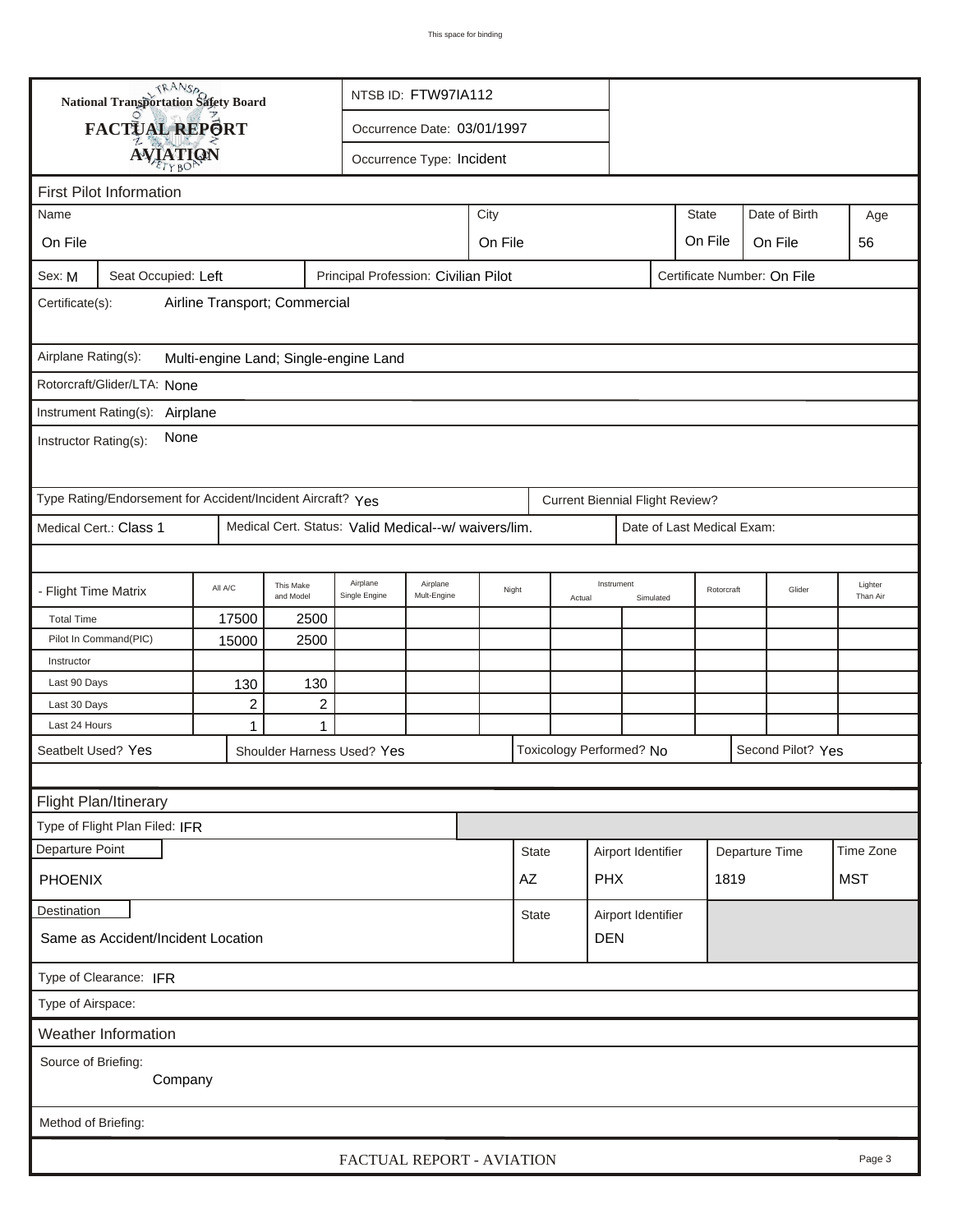|                        | <b>National Transportation Safety Board</b> |                             |                      | NTSB ID: FTW97IA112       |                     |                                     |    |                                                       |  |                                |       |        |
|------------------------|---------------------------------------------|-----------------------------|----------------------|---------------------------|---------------------|-------------------------------------|----|-------------------------------------------------------|--|--------------------------------|-------|--------|
|                        |                                             | Occurrence Date: 03/01/1997 |                      |                           |                     |                                     |    |                                                       |  |                                |       |        |
|                        | FACTUAL REPORT<br><b>AVIATION</b>           |                             |                      | Occurrence Type: Incident |                     |                                     |    |                                                       |  |                                |       |        |
| Weather Information    |                                             |                             |                      |                           |                     |                                     |    |                                                       |  |                                |       |        |
| WOF ID                 | <b>Observation Time</b>                     | Time Zone                   | <b>WOF Elevation</b> |                           |                     | WOF Distance From Accident Site     |    | Direction From Accident Site                          |  |                                |       |        |
| <b>DEN</b>             | 1953                                        | <b>MST</b>                  |                      | 5431 Ft. MSL              |                     |                                     |    | 0 NM<br>0 Deg. Mag.                                   |  |                                |       |        |
|                        | Sky/Lowest Cloud Condition: Scattered       |                             |                      |                           |                     | 25000 Ft. AGL                       |    |                                                       |  | Condition of Light: Night/Dark |       |        |
|                        | Lowest Ceiling: None                        |                             |                      | 0 Ft. AGL                 | Visibility:         |                                     | 10 | <b>SM</b>                                             |  | Altimeter:                     | 29.00 | "Hg    |
| Temperature:           | $-1 °C$                                     | Dew Point:                  | -7 $\degree$ C       |                           | Wind Direction: 160 |                                     |    |                                                       |  | Density Altitude:              |       | Ft.    |
| Wind Speed: 5          |                                             | Gusts:                      |                      |                           |                     |                                     |    | Weather Condtions at Accident Site: Visual Conditions |  |                                |       |        |
| Visibility (RVR):      | 0<br>Ft.                                    | Visibility (RVV)            | 0                    | <b>SM</b>                 |                     | Intensity of Precipitation: Unknown |    |                                                       |  |                                |       |        |
|                        | Restrictions to Visibility: None            |                             |                      |                           |                     |                                     |    |                                                       |  |                                |       |        |
|                        |                                             |                             |                      |                           |                     |                                     |    |                                                       |  |                                |       |        |
| Type of Precipitation: | None                                        |                             |                      |                           |                     |                                     |    |                                                       |  |                                |       |        |
|                        |                                             |                             |                      |                           |                     |                                     |    |                                                       |  |                                |       |        |
|                        | Accident Information                        |                             |                      |                           |                     |                                     |    |                                                       |  |                                |       |        |
|                        | Aircraft Damage: Minor                      |                             |                      | Aircraft Fire: None       |                     |                                     |    | Aircraft Explosion None                               |  |                                |       |        |
|                        | Classification: U.S. Registered/U.S. Soil   |                             |                      |                           |                     |                                     |    |                                                       |  |                                |       |        |
|                        | - Injury Summary Matrix                     | Fatal                       | Serious              | Minor                     | None                | <b>TOTAL</b>                        |    |                                                       |  |                                |       |        |
| <b>First Pilot</b>     |                                             |                             |                      |                           | 1                   |                                     |    |                                                       |  |                                |       |        |
| Second Pilot           |                                             |                             |                      |                           | 1                   |                                     |    |                                                       |  |                                |       |        |
| <b>Student Pilot</b>   |                                             |                             |                      |                           |                     |                                     |    |                                                       |  |                                |       |        |
|                        | Flight Instructor                           |                             |                      |                           |                     |                                     |    |                                                       |  |                                |       |        |
| <b>Check Pilot</b>     |                                             |                             |                      |                           |                     |                                     |    |                                                       |  |                                |       |        |
|                        | <b>Flight Engineer</b>                      |                             |                      |                           |                     |                                     |    |                                                       |  |                                |       |        |
|                        | Cabin Attendants                            |                             |                      |                           | 4                   | 4                                   |    |                                                       |  |                                |       |        |
| Other Crew             |                                             |                             |                      |                           |                     |                                     |    |                                                       |  |                                |       |        |
| Passengers             |                                             |                             |                      |                           | 95                  | 95                                  |    |                                                       |  |                                |       |        |
| - TOTAL ABOARD -       |                                             |                             |                      |                           | 101                 | 101                                 |    |                                                       |  |                                |       |        |
| Other Ground           |                                             | 0                           | $\overline{0}$       | 0                         |                     | 0                                   |    |                                                       |  |                                |       |        |
|                        | - GRAND TOTAL -                             | 0                           | 0                    | 0                         | 101                 | 101                                 |    |                                                       |  |                                |       |        |
|                        |                                             |                             |                      |                           |                     |                                     |    |                                                       |  |                                |       |        |
|                        |                                             |                             |                      | FACTUAL REPORT - AVIATION |                     |                                     |    |                                                       |  |                                |       | Page 4 |